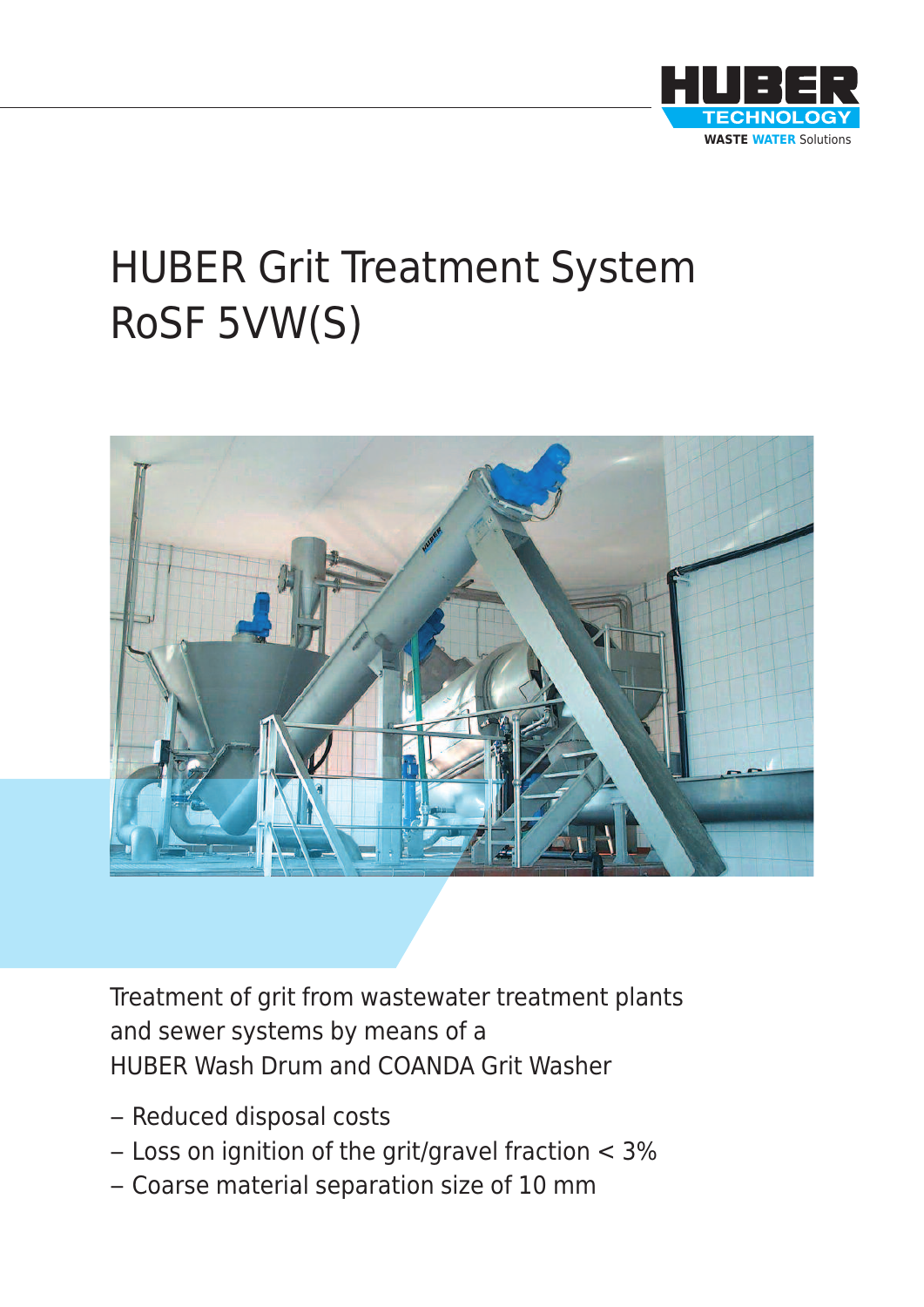#### **Untreated sewer grit**



**Grit trap**



**Untreated grit from STPs**



### **Acceptance station with vertical dosing screw**



*Acceptance tank with bar grate and integrated vertical dosing screw*

## ➤➤➤ Grit Treatment System RoSF 5VWS (with treatment of circulation water)



**Coarse material separation**